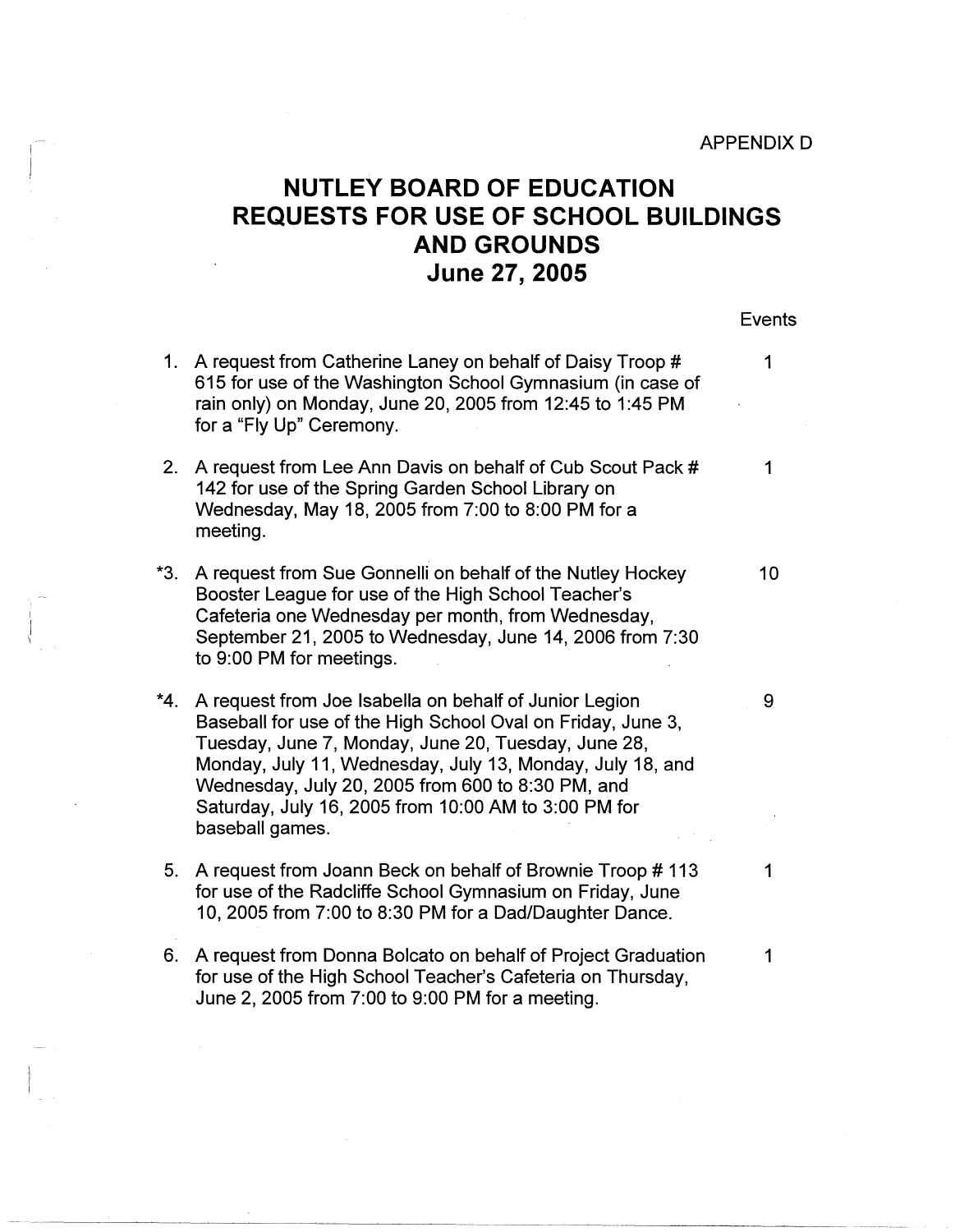| *7.   | A request from Dana Melillo on behalf of the Nutley<br>Department of Parks and Recreation for use of the High<br>School Auditorium every Wednesday from Wednesday, July<br>6, 2005 to Wednesday, August 24, 2005 from 4:00 to 11:00<br>PM for the Summer Concert Series. (Dates to be used in<br>case of rain only.) | 8  |
|-------|----------------------------------------------------------------------------------------------------------------------------------------------------------------------------------------------------------------------------------------------------------------------------------------------------------------------|----|
| 8.    | A request from Sherri Tolve on behalf of the Cub Scouts of<br>Yantacaw School for use of the Yantacaw School Auditorium,<br>Gymnasium, and Art Room on Thursday, June 2, 2005 from<br>7:00 to 9:00 PM for meetings.                                                                                                  | 1  |
| $*9.$ | A request from Theresa Vinci on behalf of the Nutley<br>Department of Parks and Recreation for use of the Lincoln<br>School field Monday through Friday from 4:30 PM to dusk<br>from Monday, September 12, 2005 to Wednesday, November<br>23, 2005 for soccer and football practice.                                 | 53 |
| *10.  | A request from Theresa Vinci on behalf of the Nutley<br>Department of Parks and Recreation for use of the Radcliffe<br>School field Monday through Friday from 4:30 PM to dusk<br>from Monday, September 12, 2005 to Wednesday, November<br>23, 2005 for soccer and football practice.                               | 53 |
| *11.  | A request from Theresa Vinci on behalf of the Nutley<br>Department of Parks and Recreation for use of the Spring<br>Garden School field Monday through Friday from 4:30 PM to<br>dusk from Monday, September 12, 2005 to Wednesday,<br>November 23, 2005 for soccer and football practice.                           | 53 |
| *12.  | A request from Theresa Vinci on behalf of the Nutley<br>Department of Parks and Recreation for use of the<br>Washington School field Monday through Friday from 4:30 PM<br>to dusk from Monday, September 12, 2005 to Wednesday,<br>November 23, 2005 for soccer and football practice.                              | 53 |
| 13.   | A request from Theresa Vinci on behalf of the Nutley<br>Department of Parks and Recreation for use of the Yantacaw<br>School field Monday through Friday from 4:30 PM to dusk<br>from Monday, September 12, 2005 to Wednesday, November<br>23, 2005 for soccer and football practice.                                | 53 |
|       |                                                                                                                                                                                                                                                                                                                      |    |

 $\mathcal{C}_{\mathcal{A}}$ 

 $\ddot{\phantom{1}}$